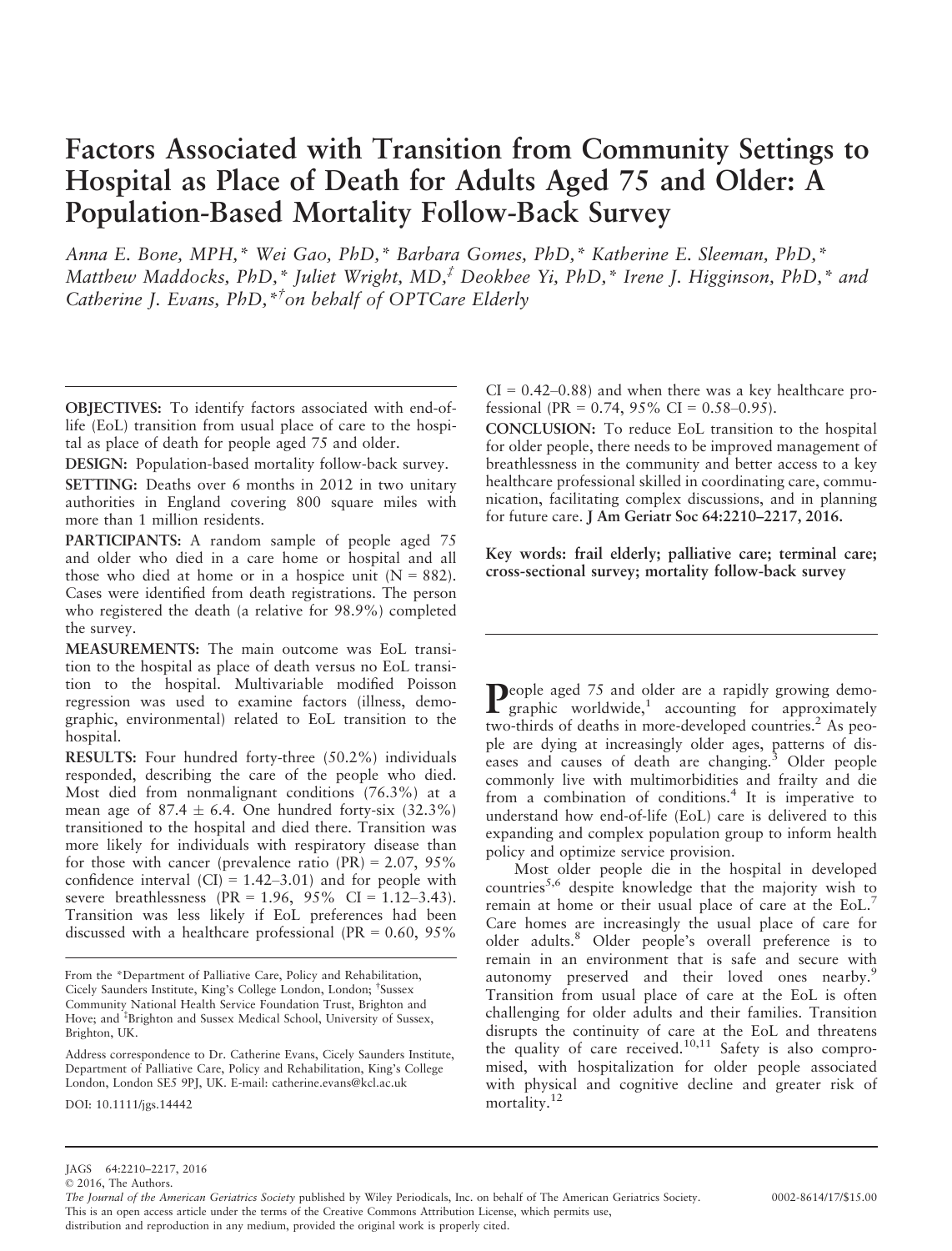A major cost driver in the provision of EoL care is inpatient hospital stay.<sup>13</sup> In most high-income countries, there is an overreliance on acute hospital care at the EoL.13 In the United Kingdom, there has been a reduction in hospital deaths, which may be attributed to policy initiatives to increase home-based care at the  $EoL<sub>14</sub><sup>14</sup>$  including specialist palliative care services and home hospice (receipt of which does not affect eligibility to hospital care in the United Kingdom), but improvements have been seen mainly for those dying from cancer.<sup>15</sup>

Studies have explored transitions between care settings in the months before death,  $10,16$  place of death using national death registration data, $3,18$  and outcomes of care according to place of death,<sup>19</sup> but such studies rarely consider self- or caregiver-reported symptoms and concerns or preferences for care and their effect on transition at the EoL to place of death. This study aimed to identify explanatory illness and individual and environmental factors in the last 3 months of life associated with transition from community settings to the hospital as place of death for people aged 75 and older.

#### METHODS

The study used a population-based mortality follow-back survey design.<sup>20</sup>

### Ethics Statement

A National Health Service research ethics committee (REC no. 12/LO/1367) approved the study. The Office for National Statistics (ONS) approved individual researcher access to anonymized national death registration data. Return of a completed questionnaire was taken as consent. All data were anonymized and stored securely.

#### Setting

The study included two contrasting geographical areas in southern England (rural vs city) with a total population of more than 1 million and a geographical area of 800 square miles.<sup>17</sup>

#### Sample

The sampling frame was identified from ONS death registration data and comprised people aged 75 and older who had died at home or in a care home, hospital, or inpatient hospice unit. Individuals who had died from cancer or a nonmalignant illness in the two study areas were included. All underlying causes of death common in advanced age and suitable for palliative care<sup>21</sup> were selected, excluding causes of death unlikely to be suitable for palliative care (e.g., accidental deaths). Informants were those who registered the deaths (a relative in 98.9% of cases). Individuals involved in a national postbereavement survey, $22$  cases in which officials registered the death (e.g., a solicitor), and individuals with no contact address were also excluded.

Based on a sample size calculation, it was planned to include 310 deaths in the study. Standardized differences between death in the hospital and in community settings were estimated from findings on home deaths and deaths elsewhere (hospital, care home, inpatient hospice) for individuals with cancer—the best data available to inform the calculation.23,24 Three variables were examined: preference for death at home (yes vs no; standardized difference  $= 0.866$ ), help of community nurse (yes vs no; standardized difference  $= 0.795$ , and satisfaction with general practitioner care (poor vs fair, good, excellent; standardized difference  $= 0.225$ . Using 80% power and significance of .05, sample sizes needed were estimated to be 22, 26, and 310, respectively. The goal was to achieve the largest sample size estimate (310) to ensure detection of difference for each considered variable. Because of the older age of respondents, a lower response rate (35%) and higher missing data (30%) were anticipated than with similar follow-back surveys, so to obtain the 310 participnants needed, it was planned to approach 882 people. The sample was stratified according to geographical area in the study site (rural vs city) and place of death. For the city area, all eligible deaths in each care setting were included, but for the rural area, all home and inpatient hospice deaths and a random sample of hospital (45%) and care home deaths (44%) were included to account for their high frequency.<sup>20</sup>

## Procedures

The ONS invited the person who registered the death to participate 4 to 10 months after death registration. The ONS mailed the QUALYCARE survey<sup>20</sup> to eligible participants as a single wave in October 2012, and reminders were mailed 3 weeks (letter) and 6 weeks (letter and survey) later. A survey helpline was provided to support participants, and a research nurse was available for participants requiring face-to-face assistance (e.g., because of visual impairment).

The QUALYCARE survey is an adapted short form of the Cartwright survey developed in the 1960s to measure bereaved relatives' perspectives of their loved ones' experiences in the last year of life.<sup>25</sup> The survey includes validated measures of palliative symptoms and problems experienced in the last week of life (Palliative care Outcome Scale,  $POS$ <sup>26</sup> and of health and social care services use and informal care in the last 3 months of life (Client Service Receipt Inventory).<sup>27</sup> It also asks about the decedent's preferences for place of death (as far as the respondent knows), the respondent's preferences (looking back 3 months before death), and whether preferences had been discussed. The original QUALYCARE survey was designed for adults with cancer.<sup>20,28</sup> It was modified to customize it for older people with cancer or nonmalignant conditions. The study's Steering Group and Lay Project Advisory Group oversaw this process. The ONS provided data on cause of death, contributing causes of death, place of death, age, and a national composite measure of area deprivation (Indices of Multiple Deprivation) using decedents' usual residence at the Lower Super Output Area and analyzed in quintiles.<sup>29</sup>

## Main Outcome

The main outcome was transition to the hospital as the place of death versus no EoL transition to the hospital.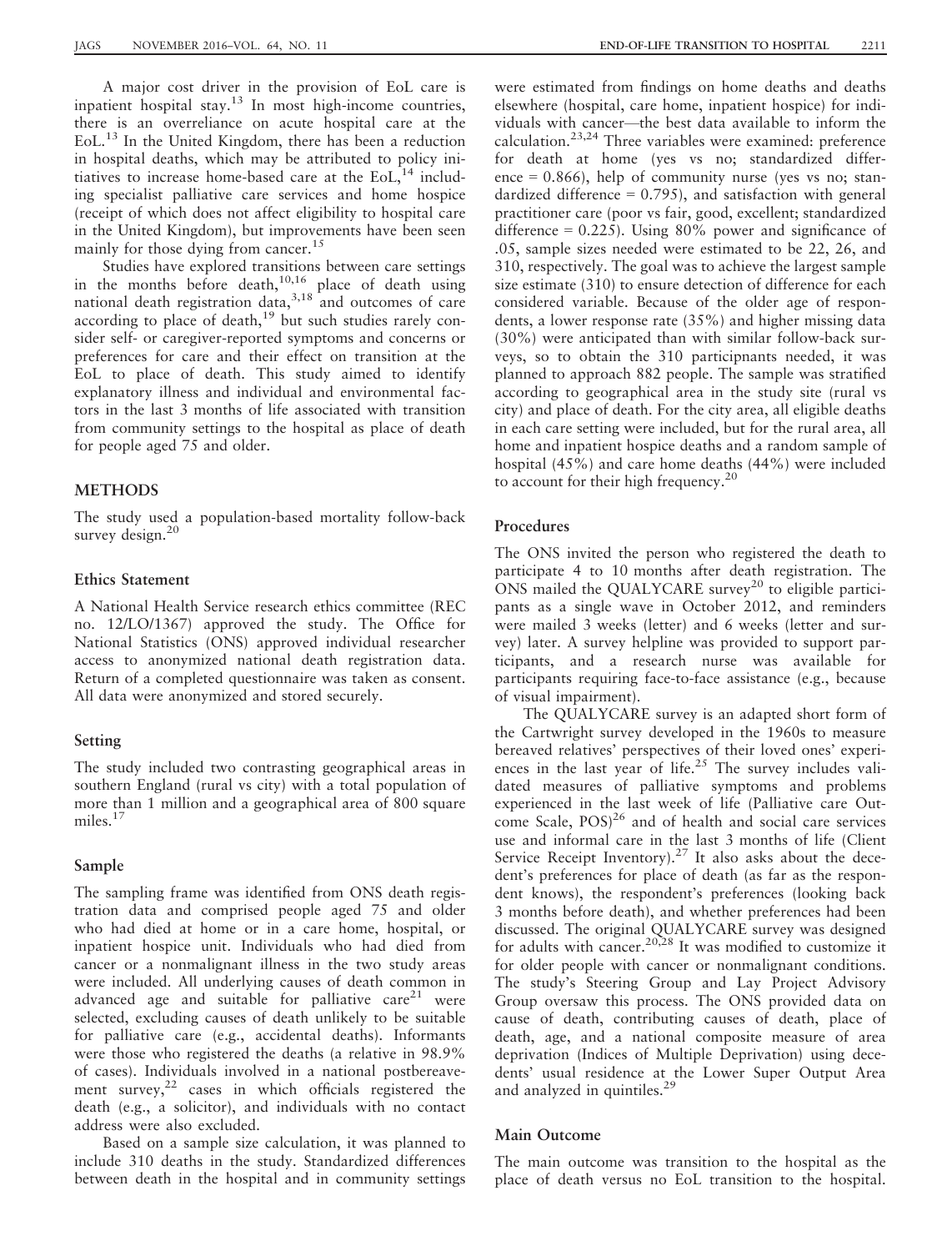The informant identified usual place of care, which was defined as the place where the decedent spent most of his or her last 3 months of life. Decedents who had usual care at home or a friend's or relative's own home constituted the "at home" group, and those with nursing care (nursing home) or with personal care only (residential care) constituted the "care home" group.

#### Explanatory Variables

Factors associated with EoL transition to hospital as place of death were examined, with explanatory variables selected based on previous research and clinical judgement.<sup>3,18,30</sup> An explanatory model<sup>30</sup> was used to categorize variables as illness factors (underlying cause of death, symptom distress (e.g., pain), psychological distress (e.g., anxiety), caregiver anxiety), individual factors (e.g., age, sex), and environmental factors at the individual level (e.g., healthcare input). Underlying cause of death was grouped into International Classification of Diseases, Tenth Revision (ICD-10) top-level disease codes (e.g., respiratory ICD-10 J). Frailty was defined using ICD-10 R54 (senility) and collapsed with Alzheimer's disease (ICS10- F01, F03), dementia (ICD-10 G30), and other causes of death. A count of contributing causes of death was used (including underlying cause of death).

POS data on decedents' symptoms and concerns in the last week of life were used, with five response options ranging from not at all to overwhelmingly and missing data imputed using median values. Service use (Client Service Receipt Inventory) was analyzed as a continuous variable for frequently used services (e.g., general practitioner) and dichotomous yes or no for specialist services. Missing data were imputed using the lower quartile number of contacts that showed a positively skewed distribution. Missing data (17.5%) were imputed for the variable "Do you feel he/she had a key contact person (healthcare professional) to rely on to get things done?" using a proxy variable of contact with a specialist palliative care team or a specialist nurse (e.g., respiratory nurse) because these groups commonly perform a key worker role<sup>31,32</sup> and explored with sensitivity analyses.

#### Data Analysis

To compare EoL transition to the hospital as place of death (defined as 1) with no EoL transition or transition to a care home or inpatient hospice unit (defined as 0), univariate associations with illness-related, individual, and environmental factors were determined using the chisquare test or Mann–Whitney test as appropriate.

Multivariable modified Poisson regression with robust error variance was used to estimate prevalence ratios (PRs) for EoL transition to the hospital.<sup>33</sup> Modified Poisson regression was favored over logistic regression because a PR was considered a preferable measure of risk than an odds ratio, which may overestimate effect size.<sup>33</sup> A propensity score (probability of participation) was generated using factors significantly associated with participation (age and place of death; Table S1). The inverse propensity score was used in the regression model to adjust for response bias. $34$  Findings from the univariate

analysis and clinical consideration informed candidate variables for regression modeling (Table S2). Collinearity between explanatory variables was assessed to inform variable inclusion using Spearman rank correlation coefficients and the chi-square test as appropriate. Backward selection was used to determine which variables were entered into the final parsimonious model. Age, sex, and place of usual care were forced to remain as potential confounders. Sensitivity analyses of the dependent variable (Table S3) and variables that were significant in the univariate analysis (e.g., specialist palliative care variable (Table S4) were used to explore case inclusion. Analyses were conducted using Stata SE version 13 (Stata Corp., College Station, TX).

#### RESULTS

#### The Sample

#### Informants

Four hundred forty-three informants completed the survey (50.2% response rate); 438 (98.9%) were related to the decedent, mostly a child ( $n = 303$ , 68.4%) or a spouse or partner (n = 68, 15.8%). Mean age was  $62.3 \pm 10.7$ , 279 (63.0%) were women, 195 (44.0%) were in paid employment, and 170 (38.4%) were retired. Two hundred twenty-three (50.3%) were from area 1 (rural) and 220 (49.7%) from area 2 (city).

#### **Decedents**

Decedent age ranged from 75 to 104 (mean  $87.4 \pm 6.4$ ) (Table 1). Two hundred sixty-two were women (59.1%), 237 were widowed (53.5%), and 410 were white (92.5%). The main underlying causes of death were circulatory diseases (n = 144, 32.5%), respiratory conditions (n = 90,  $20.3\%$ ), cancer (n = 105, 23.7%), and dementia or frailty  $(n = 88, 19.9\%)$  (Table 1); 39.7% of decedents had a mention of frailty or dementia on their death certificate. Frailty was a contributing cause of death for 21.9%  $(n = 97)$  and dementia for 6.7%  $(n = 30)$ .

#### Transition to the Hospital at the EoL

One-third (32.3%) of the sample transitioned to the hospital at the EoL as their place of death. Only 2% of respondents expressed a known preference of the individual to die in the hospital, and 9.7% of respondents expressed a preference for the decedent to have died in the hospital. Most people wished to die at home (67.9%), and family members, looking back at the 3 months before death, expressed a lower preference for home (42%) but higher for care home (25.1%, vs 9.5% for decedents) (Table 1).

The majority of the decedents who transitioned at the EoL to the hospital as place of death did so from home (71.9%), and the remainder transitioned from a care home (28.1%) (Figure 1). Nearly half transitioned to hospital 1 week to 1 month before death (47.3%). One-quarter (26.7%) moved in the last week of life and 10.3% in the last 24 hours of life; 14.4% spent 1 to 6 months in the hospital before death.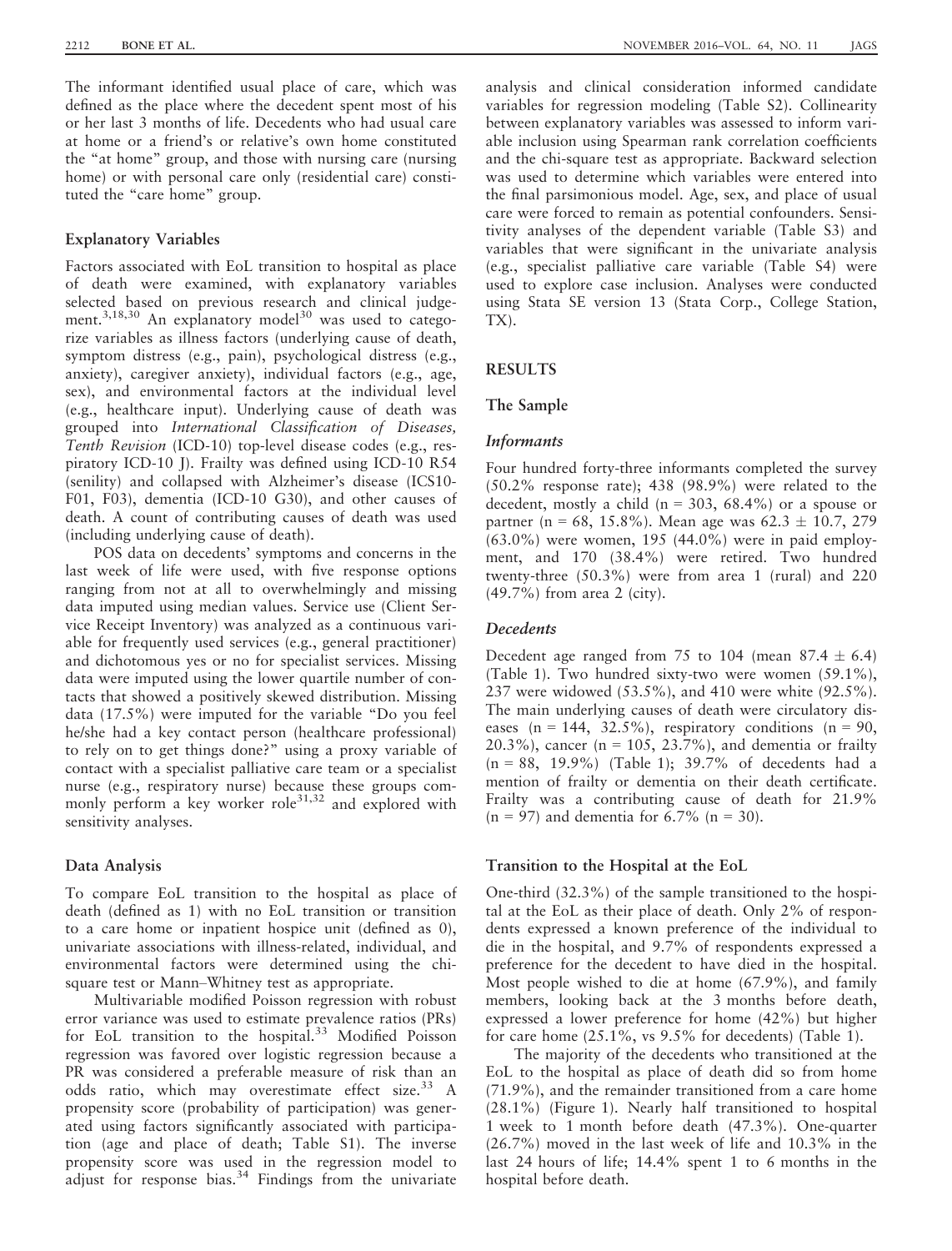Table 1. Decedent and Informant Characteristics  $(N = 443)$ 

| <b>Characteristic</b>                                                                               | $n$ (%)                  |
|-----------------------------------------------------------------------------------------------------|--------------------------|
| Decedent's relationship to informant, $n$ (%)                                                       |                          |
| Husband, wife, partner                                                                              | 68 (15.4)                |
| Child                                                                                               | 303 (68.4)               |
| Other relative                                                                                      | 67 (15.1)                |
| Friend or staff (e.g., care home)                                                                   | 5(1.1)                   |
| Decedent sex, n (%)                                                                                 |                          |
| Male<br>Female                                                                                      | 181 (40.9)<br>262 (59.1) |
| Decedent age                                                                                        |                          |
| Mean $\pm$ standard deviation                                                                       | $87.4 \pm 6.4$           |
| $75 - 79$ , n $(\%)$                                                                                | 51(11.5)                 |
| $80 - 84$ , n $(\%)$                                                                                | 103 (23.3)               |
| $85 - 89$ , n $(\%)$                                                                                | 111 (25.1)               |
| $90 - 94$ , n $(\%)$                                                                                | 117 (26.4)               |
| ≤95, n $(\%)$                                                                                       | 61 (13.8)                |
| Decedent ethnicity, n (%)                                                                           |                          |
| <b>White British</b>                                                                                | 410 (92.6)               |
| White other, other ethnicity<br>Quintile of deprivation of decedent's area of residence (Indices of | 18(4.1)                  |
| Multiple Deprivation), n (%)                                                                        |                          |
| 1 (most deprived)                                                                                   | 51 (11.5)                |
| $\overline{2}$                                                                                      | 69 (15.6)                |
| 3                                                                                                   | 111(25.1)                |
| $\overline{4}$                                                                                      | 90(20.4)                 |
| 5 (least deprived)                                                                                  | 121 (27.4)               |
| Underlying cause of death (International Classification of Diseases                                 |                          |
| Tenth Revision, code), n (%)                                                                        |                          |
| Cancer (C)                                                                                          | 105 (23.7)               |
| Ischemic heart disease (120-125)                                                                    | 69 (15.6)<br>52 (11.7)   |
| Other circulatory (I [other])<br>Cerebrovascular (160-169)                                          | 23(5.2)                  |
| Respiratory (J)                                                                                     | 90(20.3)                 |
| Dementia (F01-F03, G30)                                                                             | 67 (15.1)                |
| Frailty (R54)                                                                                       | 21(4.7)                  |
| Other                                                                                               | 16(3.6)                  |
| Place of death, $n$ (%)                                                                             |                          |
| Home <sup>a</sup>                                                                                   | 120(27.1)                |
| Care home <sup>b</sup>                                                                              | 138 (31.2)               |
| Inpatient hospice                                                                                   | 23(5.2)                  |
| Hospital                                                                                            | 162 (36.6)               |
| Usual place of care in last 3 months of life, $n$ (%)<br>Home <sup>a</sup>                          | 254 (57.3)               |
| Care home <sup>b</sup>                                                                              | 160(36.1)                |
| Inpatient hospice                                                                                   | 2 (0.5)                  |
| Hospital                                                                                            | 27(6.1)                  |
| Decedent's preferred place of death (as far as respondent knew), n (%)                              |                          |
| Home <sup>a</sup>                                                                                   | 301(68.0)                |
| Care home <sup>b</sup>                                                                              | 42 (9.5)                 |
| Inpatient hospice                                                                                   | 14(3.2)                  |
| Hospital                                                                                            | 9(2.0)                   |
| $\geq$ 2 preferences                                                                                | 5(1.1)                   |
| No preference<br>Don't know                                                                         | 21(4.7)<br>37 (8.3)5     |
| Informant's preferred place of death (3 months before death), n (%)                                 |                          |
| Home <sup>a</sup>                                                                                   | 186 (42.0)               |
| Care home <sup>b</sup>                                                                              | 111 (25.1)               |
| Inpatient hospice                                                                                   | 27(6.1)                  |
| Hospital                                                                                            | 43 (9.7)                 |
| No preference                                                                                       | 58 (13.1)                |
| $\geq$ 2 preferences                                                                                | 7(1.6)                   |
| End-of-life transition, n (%)                                                                       |                          |

(Continued)

#### Table 1 (Contd.)

| <b>Characteristic</b>    | $n (\%)$  |
|--------------------------|-----------|
| To hospital              | 146(33.0) |
| To community institution |           |
| Care home <sup>b</sup>   | 20(4.5)   |
| Inpatient hospice        | 21(4.7)   |
| No transition            |           |
| Home <sup>a</sup>        | 120(27.1) |
| Care home <sup>b</sup>   | 118(26.6) |
| Inpatient hospice        | 2(0.5)    |
| Hospital                 | 16(3.6)   |
|                          |           |

Some column percentages do not sum to 100% because of missing data. a Own home or home of friend or relative.

<sup>b</sup>Nursing or residential home.



End-of-Life Transition to Hospital

End-of-Life Transition to Hospice

∠ End-of-Life Transition to Care home

<sup>88</sup> No End-of-Life Transition

Figure 1. Final transition to place of death by usual place of care in the last 3 months of life.

Two hundred forty decedents (54.2%) remained in their usual place of care in a community setting—mainly home  $(n = 120, 27.1\%)$  or care home  $(n = 118, 26.6\%).$ A small number transitioned in the last weeks of life to an inpatient hospice unit  $(n = 21, 4.7%)$  or a care home  $(n = 20, 4.5\%)$ . For 16 (3,6%), usual place of care in the last 3 months and place of death was a hospital (Figure 1). These cases were considered anomalies and were thus excluded from the analysis.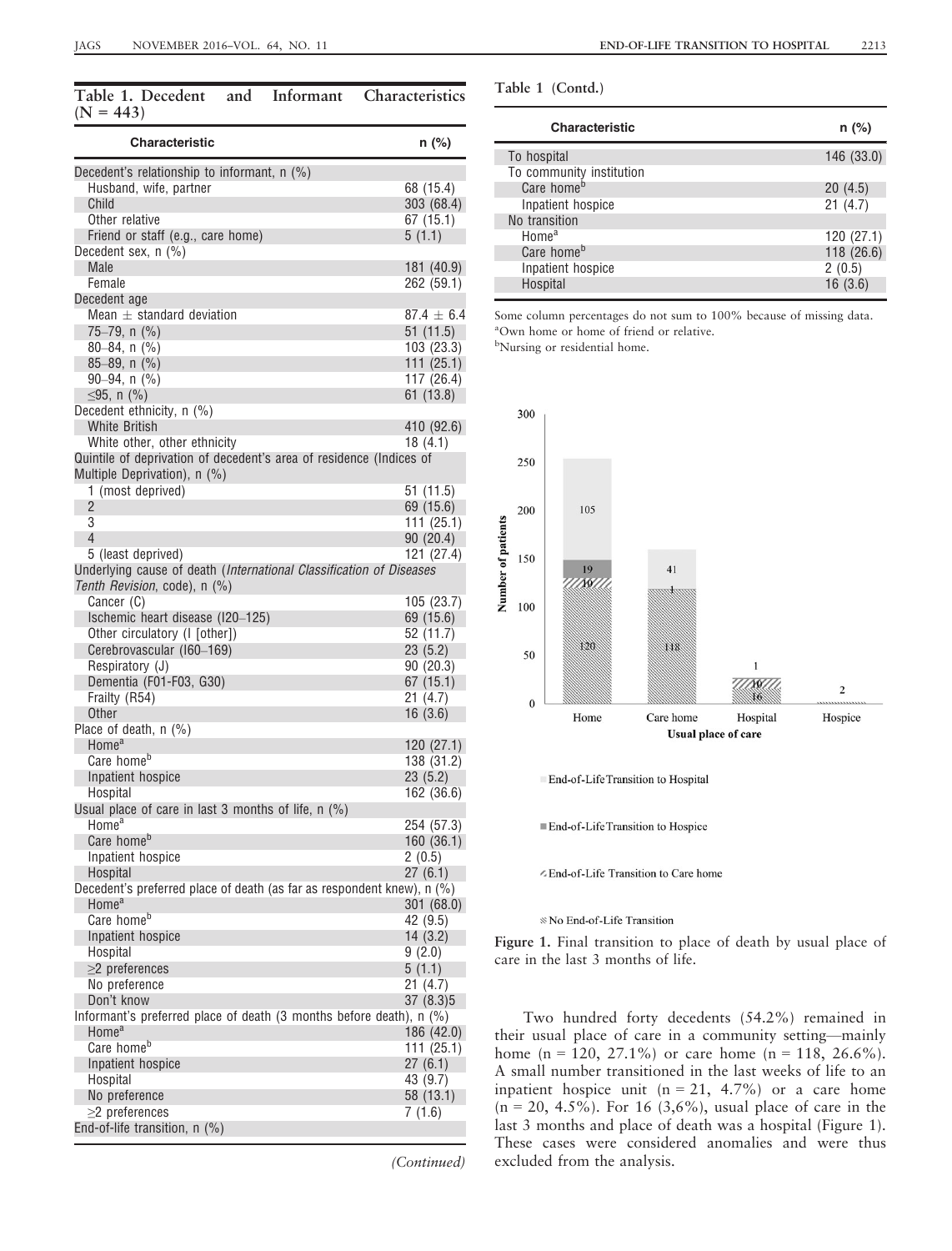Table 2. Multivariable Regression Analysis: End-of-Life (EoL) Transition to Hospital Versus No Transition or Transition to Community Setting

|                                                               | PR (95%<br>Confidence  |         |
|---------------------------------------------------------------|------------------------|---------|
| Variable                                                      | Interval)              | P-Value |
| Age                                                           | $1.00(0.98 - 1.02)$    | .90     |
| Female                                                        | $1.21(0.94 - 1.55)$    | .13     |
| Usual place of care, home <sup>a</sup>                        | $1.80(1.35 - 2.40)$    | < 001   |
| Cause of death (reference cancer)                             |                        |         |
| Circulatory disease                                           | $1.53(1.06 - 2.20)$    | .02     |
| Respiratory disease                                           | $2.07(1.42 - 3.01)$    | < 0.01  |
| Other including frailty and dementia                          | $1.01$ $(0.60 - 1.70)$ | .98     |
| Breathlessness (reference not at all)                         |                        |         |
| Slightly to moderately                                        | $1.46(0.83 - 2.56)$    | .19     |
| Severely to overwhelmingly                                    | $1.96(1.12 - 3.43)$    | .02     |
| Discussed preferred place of<br>care with health professional | $0.60$ $(0.42 - 0.88)$ | .008    |
| Key health professional                                       | $0.74(0.58 - 0.95)$    | .02     |

 $N = 424$  (3 excluded for missing data on key health professional variable). Regression model is weighted by the inverse propensity score. A prevalence ratio (PR) >1 indicates higher probability of EoL transition to hospital.

<sup>a</sup>Other settings include care home (n = 160), inpatient hospice (n = 2), hospital with transition  $(n = 11)$  (Figure 1).

# Adjusted Associations with EoL Transition to the Hospital

EoL transition to the hospital was associated with factors relating to the individual's illness and symptom distress, caregiver anxiety, and type and volume of healthcare received (Table S2). Seven variables were included in the final multivariable model of factors related to EoL transition to the hospital (Table 2). These included factors related to the person's illness and receipt of health care. Dying from respiratory or circulatory diseases was independently associated with EoL transition to the hospital. Individuals dying from a respiratory disease were twice as likely to transition to the hospital at the EoL ( $PR = 2.07$ , 95% confidence interval  $(CI) = 1.42-3.01$ , and those dying from circulatory disease were 53% more likely to transition to the hospital at the EoL (PR =  $1.53$ ,  $95\%$ )  $CI = 1.06 - 2.20$  than those dying from cancer. Individuals experiencing severe to overwhelming breathlessness in their last week of life were almost twice as likely to transition to the hospital at the EoL as those who experienced no breathlessness (PR = 1.96, 95% CI = 1.12–3.43).

Individuals who discussed their preferred place of care with a healthcare professional were less likely to transition to the hospital (PR =  $0.60$ ,  $95\%$  CI =  $0.42-0.88$ ). Similarly, individuals who had a key healthcare professional to rely on to get things done were less likely to transition to the hospital (PR =  $0.74$ ,  $95\%$  CI =  $0.58-0.95$ ). Sensitivity analyses to explore the effect of imputed values for included variables (complete cases) demonstrated consistent findings. Specialist palliative care was not significantly associated with transition to the hospital and was excluded from the model  $(OR = 0.79, 95\% \text{ CI} = 0.56-1.13)$ (Table S4). This finding may be attributed to the significant associations between specialist palliative care and the

covariates cause of death, presence of a key worker, and discussions about preferred place of care with a health professional (chi-square test  $\overline{P}$  < .001 for each).

# **DISCUSSION**

This population-based study of the EoL care of older adults found that more than one-third transitioned to the hospital at the EoL and died there, even though only 2.0% wished to die in this setting. There is an apparent reliance on hospitals to provide EoL care for older people, particularly those living at home, who accounted for 71.9% of those who transitioned. Very few (4.7%) older people transitioned to an inpatient hospice unit at the EoL. Almost half (47.3%) of the older people who transitioned to the hospital were inpatients for several weeks to a month before death. Irrespective of their usual place of care, the likelihood of transition to the hospital was greater for people with respiratory and circulatory disease and with severe breathlessness. The likelihood of transition was lower for people who had discussed EoL care preferences with a health professional and those with an identified key healthcare professional.

Breathlessness is a prominent symptom of individuals with various advanced illnesses  $35$  and is a common symptom in individuals in the emergency department.<sup>36</sup> Severe breathlessness is distressing for individuals and their caregivers, $37$  which may explain the observed association with transition to the hospital. The current study findings suggest that there is a need to better alleviate the symptom of breathlessness for older adults at the EoL. There is growing evidence that innovative breathlessness services improve outcomes of mastery of breathlessness and distress.<sup>38,39</sup> Improved breathlessness services provided by specialist health professionals in the community may reduce the incidence of transition to the hospital for older people.

Transition to the hospital as place of death was more likely in people with certain nonmalignant illnesses (respiratory and circulatory diseases). Those who died from nonmalignant respiratory disease were twice as likely to transition to the hospital at the EoL as those with cancer, and the association remained after adjusting for breathlessness. Studies consistently report the association between respiratory disease and dying in the hospital.3,40,41 For individuals with respiratory disease such as chronic obstructive pulmonary disease, EoL is often hard to recognize and inadequately anticipated.<sup>42</sup> This may preclude timely access to palliative care interventions and services. With prognostic uncertainty, indicators of unstable or deteriorating symptoms and concerns, notably unplanned hospital attendance, may better indicate requirement for palliative interventions.<sup>42</sup> Most older people who died in the hospital had been admitted several weeks before death, suggesting that there was opportunity for anticipation of EoL, palliative care input, and discussions about wishes for future care.

Discussion of preferences for future care with a health professional and presence of a key worker—a healthcare professional to rely on to get things done—were protective factors against transition to the hospital. A key worker with clinical expertise may augment continuity of care through better care coordination and timely access to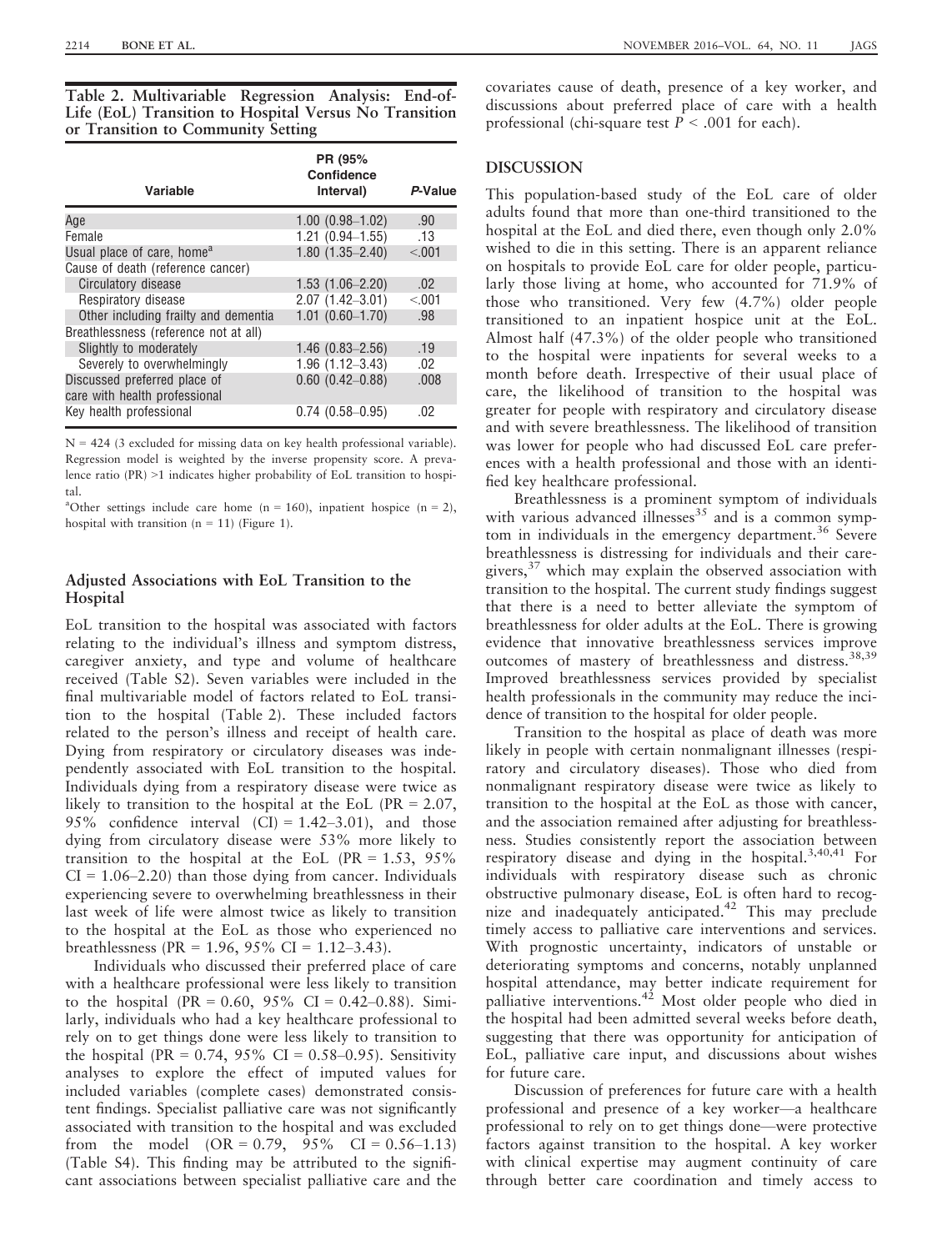services. $31,43$  Continuity is a central component of quality of health care, comprising relational continuity between a person and a clinician and management continuity between clinicians (e.g., information sharing).<sup>44</sup> Relational continuity with a key healthcare professional may facilitate discussions with individuals and families on preferences for future care. Few people (22.3%) were reported to have discussioned preferences for future care with a health professional. These findings suggest that EoL discussions and wider provision of advance care planning may be important in enabling people to remain in their usual place of care at the EoL or to shorten the length of hospital stay.

It is clinically challenging to manage older people nearing the EoL because they often have multiple debilitating conditions with complex needs, including physical, emotional, psychological, and spiritual.<sup>45</sup> It is important that a key worker have the clinical skills and training to assess and anticipate care needs effectively, coordinate timely care, and discuss sensitively preferences for future care at the EoL with older people and their families.<sup>46</sup> Older adults with multiple nonmalignant conditions have palliative care needs similar to those of individuals with advanced cancer.<sup>35,45</sup> Home palliative care services have been effective for people with cancer in improving symptom management, including alleviation of breathlessness, and in more than doubling the incidence of home deaths.<sup>47</sup> There is a need for similar service and treatment innovation for older adults living in the community and for evaluation using robust trials to provide high-quality evidence of potential effect.

The study's strengths are the focus on people aged 75 and older in a range of care settings, including care homes, and with multiple conditions and the high response rate  $(50.2\%)$ <sup>22,48</sup> Few studies have examined in detail the factors associated with EoL transition to a hospital for older adults.49 The linkage of national death registration data with bereaved relatives' accounts has enabled detailed and unique reporting.

A limitation of the study is the use of a mortality follow-back survey reliant on proxy accounts, although the majority of proxy informants were close family members, mainly sons or daughters. Although expected, the nonresponse rate and ethnic homogeneity of the sample limit the generalizability of the findings. To minimize the effect of systematic nonresponse on the findings, known differences in decedent age and place of death between participants and nonparticipants were accounted for in the analyses. Home and inpatient hospice deaths were oversampled, including all cases to enable analysis of these less-common places of death. The proportion that transitioned to the hospital at EoL is therefore likely to be underestimated. Appropriate and inappropriate hospital admission at the EoL were not differentiated in the analysis.

In conclusion, these findings suggest that reducing reliance on hospital care at the EoL for older people with nonmalignant conditions requires timely and coordinated services responsive to increasing symptom distress and greater anticipatory care planning. Policy imperatives are improved management of breathlessness in the community and greater emphasis on an assigned key healthcare professional skilled in coordinating care, communication, facilitating complex discussions, and future care planning. Further research is required on evaluating service innovations to improve provision of palliative and EoL care and access for older people with nonmalignant conditions in community settings.

# ACKNOWLEDGMENTS

We thank the ONS for supporting the development and piloting of the sampling frame, administering the surveys, and supplying the anonymous death registration data. We thank the participants for sharing their stories about their loved ones.

OPTCare Elderly aims to develop and evaluate the feasibility of a short-term integrated palliative and supportive care service for frail elderly people with nonmalignant conditions living at home or in a care home. OPTCare Elderly is a joint project between King's College London and Sussex Community NHS Foundation Trust. The following are members of the OPTCare Elderly Team: Principal Investigator: Catherine J. Evans; Co-Principal Investigator: Irene J Higginson; Co-applicants: Myfanwy Morgan, Paul McCrone, Wei Gao, Juliet Wright, Sue Hall, Barbara Gomes, Emma Gordon, Fiona Lindsay, Carla Bruni, Shamim Taherzadeh; Steering Group: Richard Harding, Katherine E. Sleeman, Matthew Maddocks, Helen Harris, Anita Wright, Sue Guerrier; Independent Project Advisory Group: John Barry, Lesley Talmey, Colin Vincent, Mike Bojczuk, Jack Hazelgrove; Researchers: Anna E. Bone, Deokhee Yi, Rowena Vohora, Katie Stone, Mark Philips. Research nurses: Nina Walters, Kate Porter, Claire Cox. Thank you to Mendwas Dzingina for statistical advice.

Conflict of Interest: The editor in chief has reviewed the conflict of interest checklist provided by the authors and has determined that the authors have no financial or any other kind of personal conflicts with this paper.

The OPTCare Elderly Study is funded by the National Institute for Health Research (NIHR) Research for Patient Benefit Programme (Project PB-PG-1111–26071). CE is funded by Health Education England, NIHR Clinical Lectureship in a joint post between King's College London and Sussex Community NHS Foundation Trust. IJH is a NIHR Senior Investigator. Funding contributed to supporting the authors and investigators on this project comprised Cicely Saunders International, the Gulbenkian Foundation, Atlantic Philanthropies, Medical Research Council, and NIHR Collaboration for Leadership in Applied Health Research & Care South London (a partnership between King's Health Partners, St. George's, University London, and St George's Healthcare NHS Trust).

Author Contributions: Obtained research funding: CJE, IJH. Wrote protocol: CJE, IJH, WG, BG. Data entry, checking, recoding, analysis: AEB, CJE. Statistical guidance: WG, IJH, DY. Interpretation of statistical findings: AEB, CJE, WG, IJH, MM, KS, DY, JW, BG. Wrote first draft of manuscript: AEB, CJE. Commented on and revised draft of manuscript for critical content and approved final version: AEB, CJE, IJH, WG, BG, JW, KS, MM, DY.

Sponsor's Role: The funding organizations had no role in the design, methods, analysis, preparation, or approval of the paper. This article presents independent research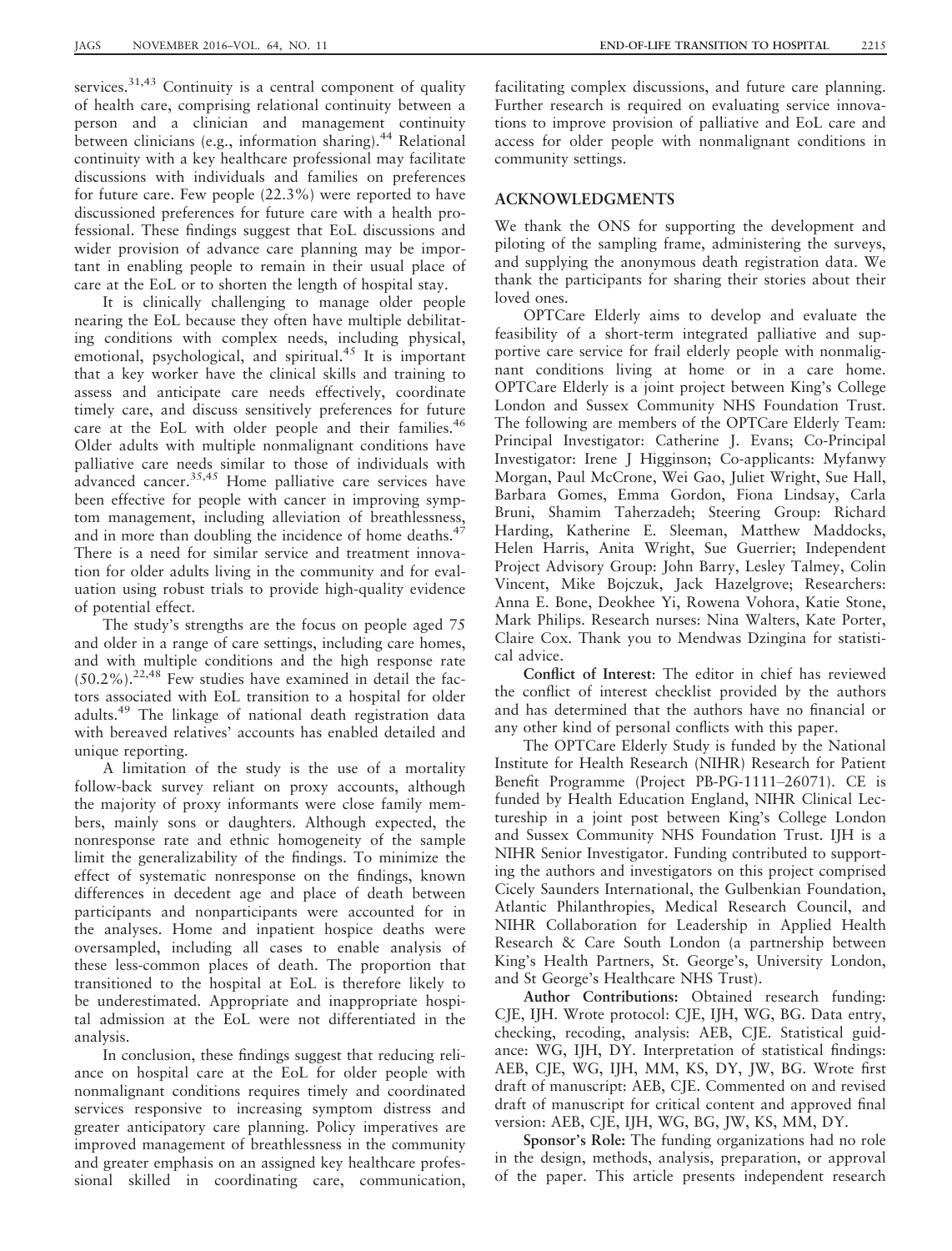funded by the NIHR. The views expressed in this publication are those of the authors and not necessarily those of the NHS, NIHR, or the Department of Health.

#### REFERENCES

- 1. United Nations Department of Economic and Social Affairs. World Population Prospects: The 2010 Revision. Geneva: United Nations, 2011.
- 2. National End of Life Care Intelligence Network. Deaths in Older Adults in England. Bristol, UK: South West Public Health Observatory, 2010.
- 3. Evans CJ, Ho Y, Daveson BA et al. Place and cause of death in centenarians: A population-based observational study in England, 2001 to 2010. PLoS Med 2014;11:e1001653.
- 4. Gomes BCJ, Deliens L, Higginson IJ. International trends in circumstances of death and dying among older people. In: Gott M, ed. Living with Ageing and Dying: Palliative and End of Life Care for Older People. Oxford: Oxford University Press, 2011, pp 3–18.
- 5. National End of Life Care Intelligence Network. Variations in Place of Death in England. Inequalities or Appropriate Consequences of Age, Gender and Cause of Death? London, UK: National End of Life Care Intelligence Network, 2010.
- 6. Davies E, Higginson I. The Solid Facts: Palliative Care. København, Denmark: WHO Europe, 2004.
- 7. Gomes B, Calanzani N, Gysels M et al. Heterogeneity and changes in preferences for dying at home: A systematic review. BMC Palliat Care 2013;12:7.
- 8. Houttekier D, Cohen J, Bilsen J et al. Place of death of older persons with dementia. A study in five European countries. J Am Geriatr Soc 2010;58:751–757.
- 9. Gott M, Seymour J, Bellamy G et al. Older people's views about home as a place of care at the end of life. Palliat Med 2004;18:460–467.
- 10. Hanratty B, Holmes L, Lowson E et al. Older adults' experiences of transitions between care settings at the end of life in England: A qualitative interview study. J Pain Symptom Manage 2012;44:74–83.
- 11. Klinkenberg M, Visser G, van Groenou MI et al. The last 3 months of life: care, transitions and the place of death of older people. Health Soc Care Community 2005;13:420–430.
- 12. Merino Martín S, Cruz-Jentoft AJ. Impact of hospital admission on functional and cognitive measures in older subjects. Eur Geriatr Med 2012;3:208–212.
- 13. Georghiou T, Bardsley M. Exploring the Cost of Care at the End of Life. Research report. London, UK: Nuffield Trust, 2014.
- 14. Department of Health. End of Life Care Strategy—Promoting High Quality Care for Adults at the End of Life. London, UK: Department of Health, 2008.
- 15. Gomes B, Calanzani N, Higginson IJ. Reversal of the British trends in place of death: Time series analysis 2004–2010. Palliat Med 2012;26:102–107.
- 16. Teno JM, Gozalo PL, Bynum JP et al. Change in end-of-life care for Medicare beneficiaries: Site of death, place of care, and health care transitions in 2000, 2005, and 2009. JAMA 2013;309:470–477.
- 17. Office for National Statistics. Neighbourhood Statistics [on-line]. Available at<http://www.neighbourhood.statistics.gov.uk/Accessed> February 2, 2015.
- 18. Sleeman KE, Ho YK, Verne J et al. Reversal of English trend towards hospital death in dementia: A population-based study of place of death and associated individual and regional factors, 2001–2010. BMC Neurol 2014;14:59.
- 19. Gomes B, Calanzani N, Koffman J et al. Is dying in hospital better than home in incurable cancer and what factors influence this? A populationbased study BMC Med 2015;13:1–14.
- 20. Gomes B, McCrone P, Hall S et al. Variations in the quality and costs of end-of-life care, preferences and palliative outcomes for cancer patients by place of death: The QUALYCARE study. BMC Cancer 2010;10:400.
- 21. Murtagh FE, Bausewein C, Verne J et al. How many people need palliative care? A study developing and comparing methods for population-based estimates. Palliat Med 2013;28:49–58.
- 22. The Department of Health. First National VOICES Survey of Bereaved People: Key Findings Report. London, UK: Department of Health, 2012.
- 23. Addington-Hall J, McCarthy M. Dying from cancer: Results of a national population-based investigation. Palliat Med 1995;9:295–305.
- 24. Karlsen S, Addington-Hall J. How do cancer patients who die at home differ from those who die elsewhere? Palliat Med 1998;12:279–286.
- 25. Cartwright A, Hockey L. Life Before Death. London: Routledge, 1973.
- 26. Hearn J, Higginson IJ. Development and validation of a core outcome measure for palliative care: The Palliative Care Outcome Scale. Palliative Care Core Audit Project Advisory Group. Qual Health Care 1999;8:219–227.
- 27. McCrone P. Capturing the costs of end-of-life care: Comparisons of multiple sclerosis, Parkinson's disease, and dementia. J Pain Symptom Manage 2009;38:62–67.
- 28. Pivodic L, Harding R, Calanzani N et al. Home care by general practitioners for cancer patients in the last 3 months of life: An epidemiological study of quality and associated factors. Palliat Med 2016;30:64–74.
- 29. Mclennan D, Barnes H, Noble M et al. The English Indices of Deprivation 2010. London, UK: Department for Communities and Local Government, 2011.
- 30. Gomes B, Higginson IJ. Factors influencing death at home in terminally ill patients with cancer: Systematic review. BMJ 2006;332:515–521.
- 31. Epiphaniou E, Shipman C, Harding R et al. Coordination of end-of-life care for patients with lung cancer and those with advanced COPD: Are there transferable lessons? A longitudinal qualitative study. Prim Care Respir J 2014;23:46–51.
- 32. Goodwin N, Sonola L, Thiel V et al. Co-Ordinated Care for People with Complex Chronic Conditions. London, UK: The King's Fund, 2013.
- 33. Zou G. A modified poisson regression approach to prospective studies with binary data. Am J Epidemiol 2004;159:702–706.
- 34. Kreuter F, Olson K, Wagner J et al. Using proxy measures and other correlates of survey outcomes to adjust for non-response: Examples from multiple surveys. J R Stat Soc 2010;173:389–407.
- 35. Solano JP, Gomes B, Higginson IJ. A comparison of symptom prevalence in far advanced cancer, AIDS, heart disease, chronic obstructive pulmonary disease and renal disease. J Pain Symptom Manage 2006;31:58–69.
- 36. Beynon T, Gomes B, Murtagh FE et al. How common are palliative care needs among older people who die in the emergency department? Emerg Med J 2010;28:491-495.
- 37. Malik FA, Gysels M, Higginson IJ. Living with breathlessness: A survey of caregivers of breathless patients with lung cancer or heart failure. Palliat Med 2013;27:647–656.
- 38. Higginson IJ, Bausewein C, Reilly CC et al. An integrated palliative and respiratory care service for patients with advanced disease and refractory breathlessness: A randomised controlled trial. Lancet Respir Med 2014;2:979–987.
- 39. Farquhar MC, Prevost AT, McCrone P et al. Is a specialist breathlessness service more effective and cost-effective for patients with advanced cancer and their carers than standard care? Findings of a mixed-method randomised controlled trial. BMC Med 2014;12:194.
- 40. Cohen J, Bilsen J, Addington-Hall J et al. Population-based study of dying in hospital in six European countries. Palliat Med 2008;22:702–710.
- 41. Public Health England. Patterns of End of Life Care in England 2008 to 2010. London, UK: Public Health England, 2013.
- 42. Pinnock H, Kendall M, Murray SA et al. Living and dying with severe chronic obstructive pulmonary disease: Multi-perspective longitudinal qualitative study. BMJ 2011;342:d142.
- 43. Oishi A, Murtagh FEM. The challenges of uncertainty and interprofessional collaboration in palliative care for non-cancer patients in the community: A systematic review of views from patients, carers and health-care professionals. Palliat Med 2014;28:1081–1098.
- 44. Freeman G, Hughes J. Continuity of Care and the Patient Experience. London, UK: The King's Fund, 2010.
- 45. Hall S, Petkova H, Tsouros A et al. Palliative Care for Older People: Better Practices. København, Denmark: WHO Europe, 2011.
- 46. Woo JA, Maytal G, Stern TA. Clinical challenges to the delivery of end-oflife care. Prim Care Companion J Clin Psychiatry 2006;8:367–372.
- 47. Gomes B, Calanzani N, Curiale V et al. Effectiveness and cost-effectiveness of home palliative care services for adults with advanced illness and their caregivers. Cochrane Database Syst Rev 2013;6:CD007760.
- 48. Burt J, Shipman C, Richardson A et al. The experiences of older adults in the community dying from cancer and non-cancer causes: A national survey of bereaved relatives. Age Ageing 2010;39:86–91.
- 49. Dixon J, King D, Matosevic T et al. Equity in the Provision of Palliative Care in the UK: Review of Evidence. London, UK: Personal Social Services Research Unit, London School of Economics and Political Science, 2015.

## SUPPORTING INFORMATION

Additional Supporting Information may be found in the online version of this article:

Table S1. Comparison of decedent characteristics for participants and nonparticipants.